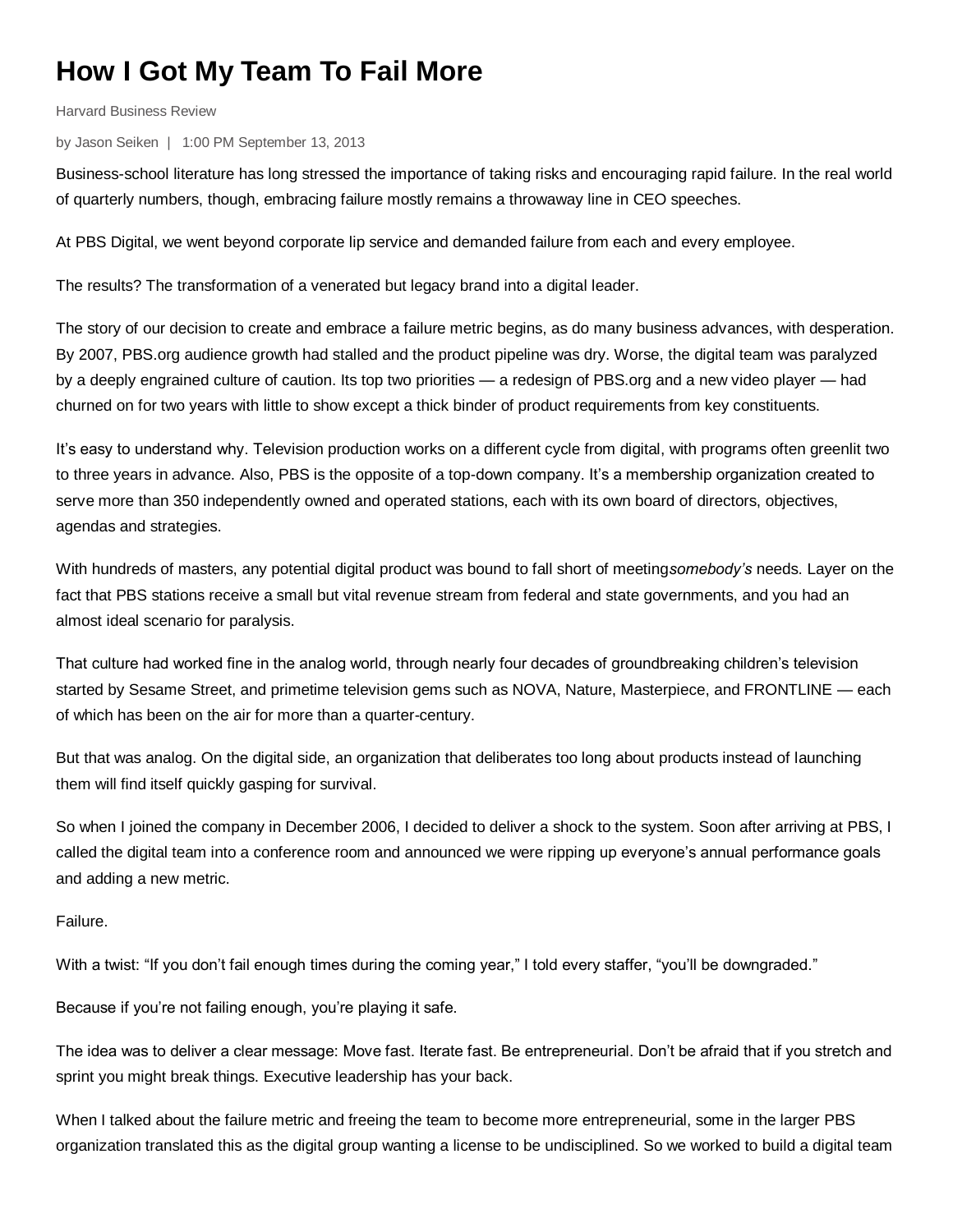that was left-brain, right-brain — embracing the nonlinear right-brain mojo of a startup (entrepreneurial, fast-moving, unafraid of risk) while filtering every initiative through the left-brain empirical rigor of goals, metrics, and KPIs. The KPIs also helped ensure our failures were disciplined failures, not the result of sloppiness.

In a beautifully ironic twist, the failure metric itself initially failed. We originally envisioned the metric as a formal KPI in each staffer's annual performance review. But we soon realized we had created a contradiction: You can't build a culture that values rapid iteration by simply changing an annual performance cycle. We needed daily reinforcement of the desirability of risk-taking and failing fast.

So instead of spending cycles working with HR to create a KPI measuring lack of failure, we focused on endlessly repeating the "must fail" message.

The change was rapid and profound. Some staff were uncomfortable with the new culture and left. Others began taking risks. The product manager working on our first augmented reality site for PBSKids.org ditched her plans for months of customer research and testing in favor of a 10-week sprint to launch. The site failed. The product manager? She received a spot bonus and her "smart failure" was listed as a top accomplishment in her glowing annual review.

Critically, the lessons learned from the augmented reality failure led to creating a suite of gesture-based games, which are now among the most popular areas of pbskids.org.

With the team taking risks and being rewarded for doing so, we set to work institutionalizing the new culture, adding the day-to-day processes of a lean startup.

Our development team went Agile. We began formally recognizing staffers who took risks, such as the design director who landed several impressive applicants by replacing a traditional job posting with an infographic about the position.

Crucially, we redefined success. When our first foray into web-original video production, a safe, TV-type series called "The Parent Show," launched to fairly good reviews, we resisted the temptation to declare victory. Instead, the team challenged itself to risk breaking the PBS mold by creating a truly YouTube-native show.

This led to the [Mr. Rogers remix, "Garden of Your Mind,"](http://www.youtube.com/watch?v=OFzXaFbxDcM) which auto-tuned old clips so Mr. Rogers bursts into song. Within 48 hours, it rose to the top of the most viewed and most shared videos charts on YouTube.

Before the failure metric, the team would have considered a Fred Rogers music video to be risky at best, sacrilege at worst. Instead, the culture change triggered by the failure metric gave the team comfort that even if this blew up in their face, they would be protected.

Every revolution eventually faces a counter-revolution. Ours was no exception. The failure metric was a get-out-of jail-free card for the digital team, but had done nothing for the larger PBS organization. Tensions began to surface between the digital group's new lean start-up pace and the larger organization's traditional culture.

Properly managed, it's a healthy tension. Each culture challenges the other to grow. More often, though, the incumbent culture simply blots out any challengers. So far, PBS has avoided that fate, thanks largely to CEO Paula Kerger, who has pulled off the difficult task of nurturing and supporting the new digital culture while growing audience ratings for the legacy television business.

We learned that to make the culture change stick, we needed to be both radical and incremental.